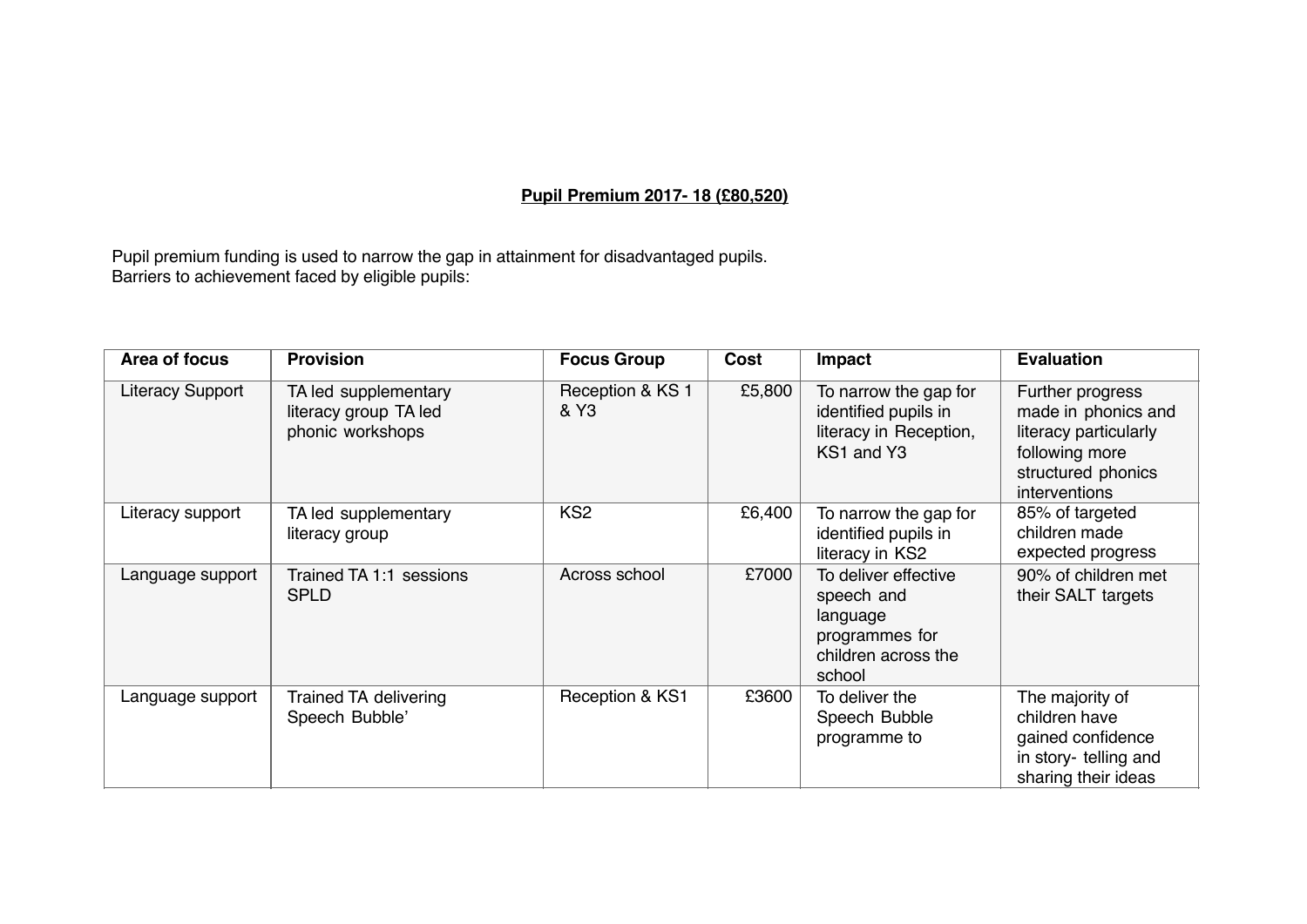|                                                                                   |                                                      |                 |         | develop<br>literacy and<br>improve<br>confidence                                                                       |                                                                                                                                                                     |
|-----------------------------------------------------------------------------------|------------------------------------------------------|-----------------|---------|------------------------------------------------------------------------------------------------------------------------|---------------------------------------------------------------------------------------------------------------------------------------------------------------------|
| <b>Mathematics</b>                                                                | TA led maths support<br>groups/ Talking maths        | KS <sub>1</sub> | £6400   | To narrow the<br>gap for<br>identified pupils<br>in mathematics<br>in KS1                                              | All children that<br>received the Talking<br>Maths intervention<br>made a minimum of<br>9 points progress<br>(better than<br>expected)                              |
| <b>Mathematics</b>                                                                | TA led maths support<br>groups                       | KS <sub>2</sub> | £7200   | To narrow the<br>gap for<br>identified pupils<br>in mathematics<br>in KS2                                              | Increased rate<br>of progress<br>o t<br>e d<br>n.<br>particularly after<br>TA training<br>provided in<br>maths                                                      |
| Extra pupil<br>tuition before<br>and after school<br>and within the<br>school day | Teacher led groups, TA led<br>groups and 1:1 support | <b>Y6</b>       | £16,400 | To narrow the gap<br>for identified pupils<br>in Y6, develop<br>study skills in<br>preparation for<br>secondary school | Children well<br>prepared for<br>Secondary<br>school and 100%<br>expected or<br>above in Maths,<br><b>SPAG &amp; Writing</b><br>97% expected or<br>above in reading |
| Extra pupil tuition<br>after school                                               | Teacher led verbal/non-<br>verbal classes            | Y <sub>5</sub>  | £1,600  | To provide<br>opportunities for<br>secondary schools                                                                   | Children<br>provided with<br>additional<br>opportunities for<br>Secondary<br>schools                                                                                |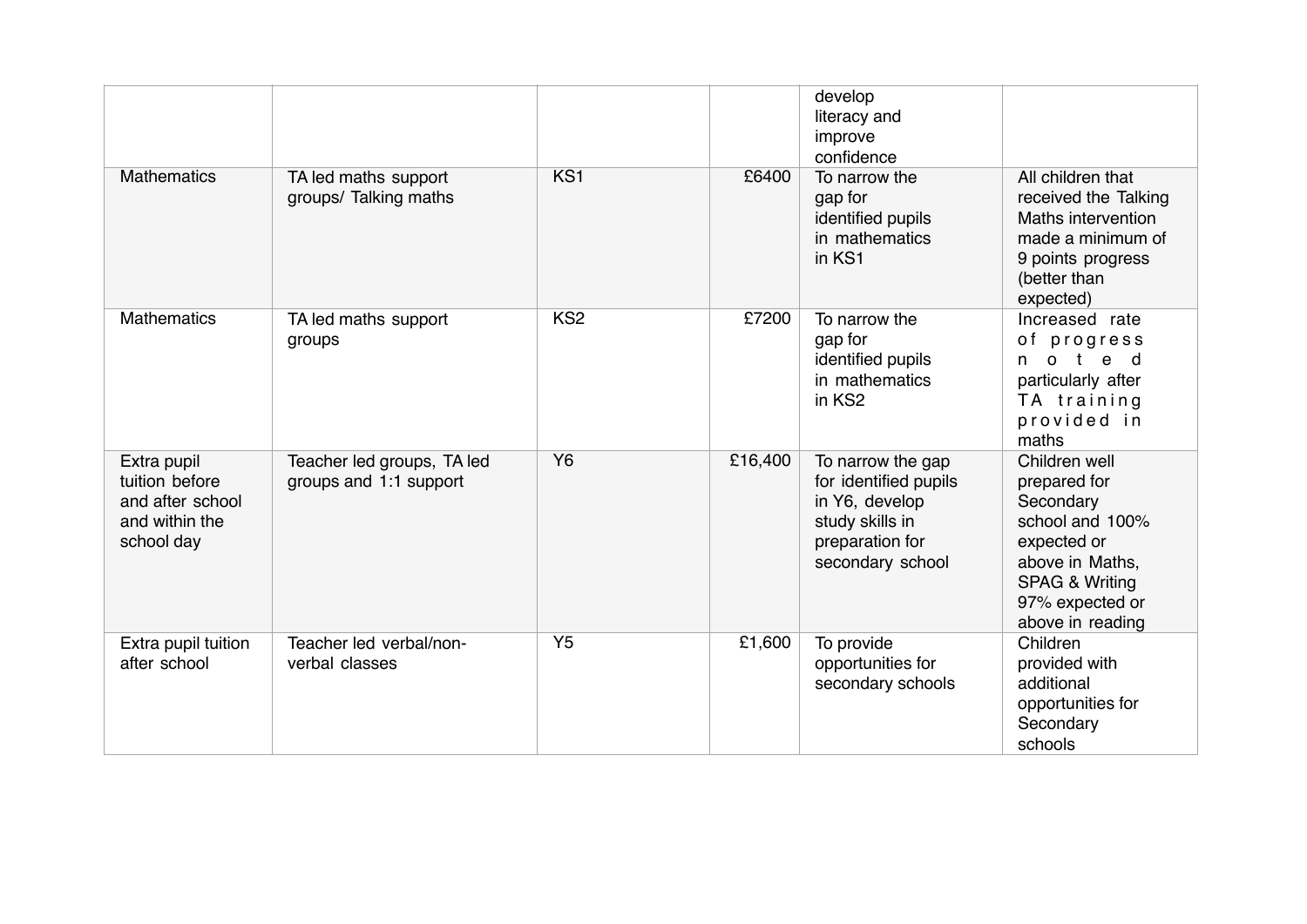| Social &<br>Emotional<br>needs | PDC group provision and<br>1:1 support | Across the school | £13,800 | To provide<br>social and<br>emotional<br>support to<br>vulnerable<br>children | Evaluations show<br>children feel<br>supported and are<br>confident in seeking<br>support when<br>needed |
|--------------------------------|----------------------------------------|-------------------|---------|-------------------------------------------------------------------------------|----------------------------------------------------------------------------------------------------------|
| Wider<br>Opportunities         | French Club                            | Y <sub>5</sub>    | £0      | To provide the<br>opportunity to learn<br>a further foreign<br>language       | Children made<br>good progress in<br>French which they<br>demonstrated on<br>their trip to France        |
| Wider<br>Opportunities         | <b>Book Club</b>                       | Y <sub>5</sub>    | £0      | To increase<br>level of<br>vocabulary<br>and<br>comprehensi<br>on             | 90% of children<br>involved in this<br>achieved 110+ in<br>reading and SPAG<br>in Year 6 SATs            |
| Wider<br>Opportunities         | Recorder groups                        | KS <sub>2</sub>   | £1,200  | To develop<br>potential in<br>music                                           | Recorder<br>students gained<br>merits or<br>distinctions in<br>their Grade 1, 2<br>or 3 exams            |
| Wider<br>Opportunities         | Guitar groups                          | KS <sub>2</sub>   | £1,200  | To develop<br>potential in<br>music                                           | Good progress<br>made in whole<br>group guitar tuition.                                                  |

|  |  | Those         |
|--|--|---------------|
|  |  | students that |
|  |  | took Graded   |
|  |  | exams all     |
|  |  | passed.       |